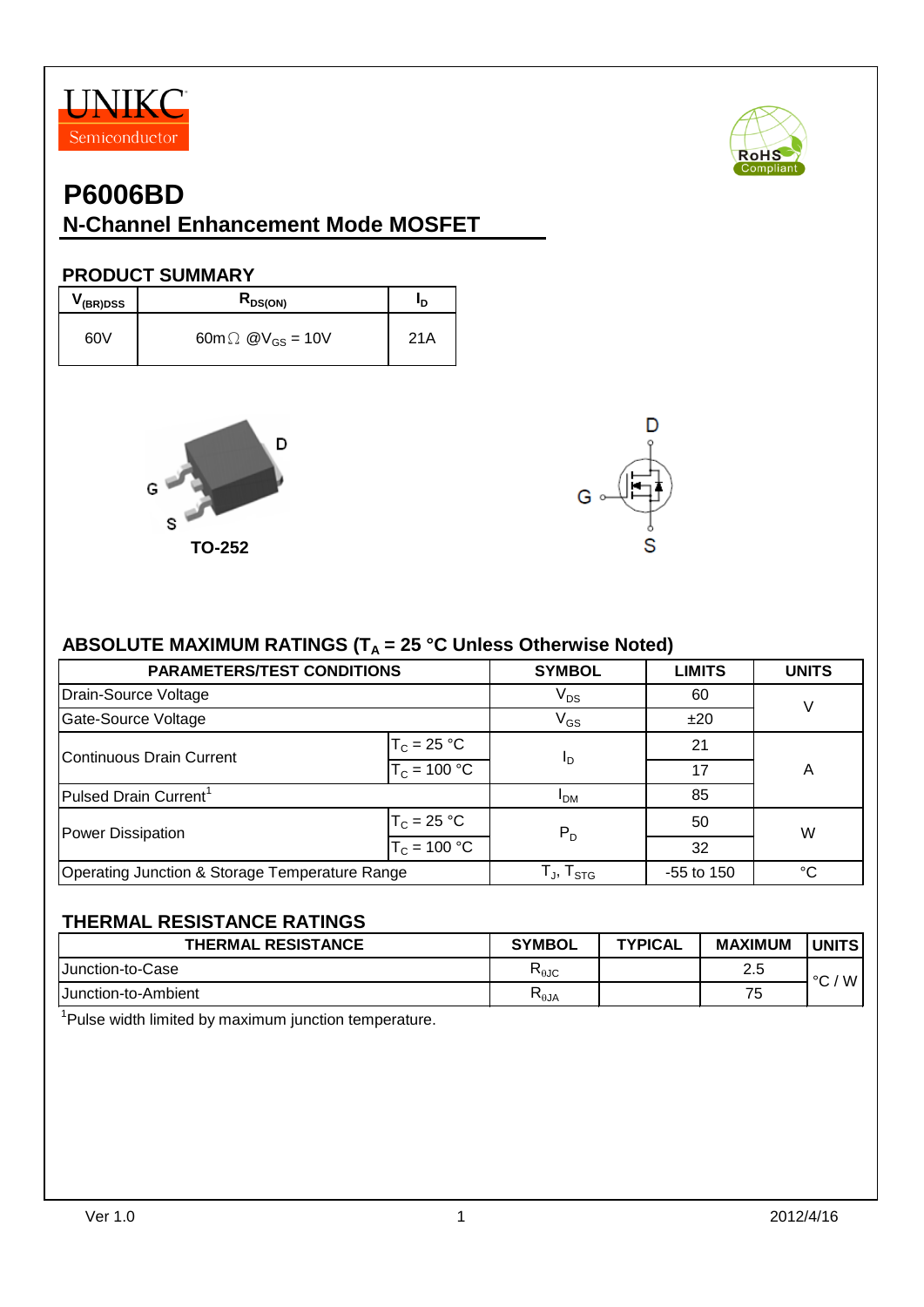



# **P6006BD**

### **N-Channel Enhancement Mode MOSFET**

#### **ELECTRICAL CHARACTERISTICS (T<sup>J</sup> = 25 °C, Unless Otherwise Noted)**

| <b>PARAMETER</b>                                                        | <b>SYMBOL</b>                          | <b>TEST CONDITIONS</b>                                        | <b>LIMITS</b> |            |            | <b>UNIT</b> |  |  |
|-------------------------------------------------------------------------|----------------------------------------|---------------------------------------------------------------|---------------|------------|------------|-------------|--|--|
|                                                                         |                                        |                                                               | <b>MIN</b>    | <b>TYP</b> | <b>MAX</b> |             |  |  |
| <b>STATIC</b>                                                           |                                        |                                                               |               |            |            |             |  |  |
| Drain-Source Breakdown Voltage                                          | $V_{(BR)DSS}$                          | $V_{GS} = 0V$ , $I_D = 250 \mu A$                             | 60            |            |            | $\vee$      |  |  |
| Gate Threshold Voltage                                                  | $V_{GS(th)}$                           | $V_{DS} = V_{GS}$ , $I_D = 250 \mu A$                         | 1.0           | 1.5        | 2.5        |             |  |  |
| Gate-Body Leakage                                                       | $I_{GSS}$                              | $V_{DS} = 0V$ , $V_{GS} = \pm 20V$                            |               |            | ±250       | nA          |  |  |
| Zero Gate Voltage Drain Current                                         | $I_{DSS}$                              | $V_{DS} = 48V$ , $V_{GS} = 0V$                                |               |            | 1          |             |  |  |
|                                                                         |                                        | $V_{DS} = 40V$ , $V_{GS} = 0V$ , $T_J = 55 °C$                | 10            |            |            | μA          |  |  |
| On-State Drain Current <sup>1</sup>                                     | $I_{D(ON)}$                            | $V_{DS} = 5V$ , $V_{GS} = 10V$                                | 21            |            |            | A           |  |  |
| Drain-Source On-State                                                   |                                        | $V_{GS} = 5V$ , $I_D = 8A$                                    |               | 60         | 80         |             |  |  |
| Resistance <sup>1</sup>                                                 | $R_{DS(ON)}$                           | $V_{GS}$ = 10V, $I_D$ = 12A                                   |               | 48         | 60         | $m\Omega$   |  |  |
| Forward Transconductance <sup>1</sup>                                   | $g_{fs}$                               | $V_{DS} = 10V$ , $I_D = 10A$                                  |               | 12         |            | S           |  |  |
|                                                                         |                                        | <b>DYNAMIC</b>                                                |               |            |            |             |  |  |
| Input Capacitance                                                       | $C_{\text{iss}}$                       |                                                               |               | 584        |            | pF          |  |  |
| <b>Output Capacitance</b>                                               | $C_{\rm oss}$                          | $V_{GS} = 0V$ , $V_{DS} = 25V$ , f = 1MHz                     |               | 79         |            |             |  |  |
| Reverse Transfer Capacitance                                            | $C_{\text{rss}}$                       |                                                               |               | 44         |            |             |  |  |
| Total Gate Charge <sup>2</sup>                                          | $Q_q$                                  |                                                               |               | 11.5       |            |             |  |  |
| Gate-Source Charge <sup>2</sup>                                         | $Q_{qs}$                               | $V_{DS} = 0.5V_{(BR)DSS}$ , $V_{GS} = 10V$ ,<br>$I_{D} = 10A$ |               | 2.1        |            | nC          |  |  |
| Gate-Drain Charge <sup>2</sup>                                          | $Q_{gd}$                               |                                                               |               | 2.5        |            |             |  |  |
| Turn-On Delay Time <sup>2</sup>                                         | $\mathsf{t}_{\mathsf{d}(\mathsf{on})}$ |                                                               |               | 10         |            |             |  |  |
| Rise Time <sup>2</sup>                                                  | $t_{r}$                                | $V_{DD} = 30V$ ,                                              |               | 7.3        |            | nS          |  |  |
| Turn-Off Delay Time <sup>2</sup>                                        | $t_{d(\text{off})}$                    | $I_D \cong 1A$ , $V_{GS} = 10V$ , $R_{GEN} = 6 \Omega$        |               | 17.5       |            |             |  |  |
| Fall Time <sup>2</sup>                                                  | $t_{\rm f}$                            |                                                               |               | 5.5        |            |             |  |  |
| SOURCE-DRAIN DIODE RATINGS AND CHARACTERISTICS (T <sub>J</sub> = 25 °C) |                                        |                                                               |               |            |            |             |  |  |
| <b>Continuous Current</b>                                               | $I_{\rm S}$                            |                                                               |               |            | 12         | A           |  |  |
| Forward Voltage <sup>1</sup>                                            | $\mathsf{V}_{\mathsf{SD}}$             | $I_F = I_S$ , $V_{GS} = 0V$                                   |               |            | 1.2        | V           |  |  |

<sup>1</sup>Pulse test : Pulse Width  $\leq 300$  usec, Duty Cycle  $\leq 2\%$ .

<sup>2</sup>Independent of operating temperature.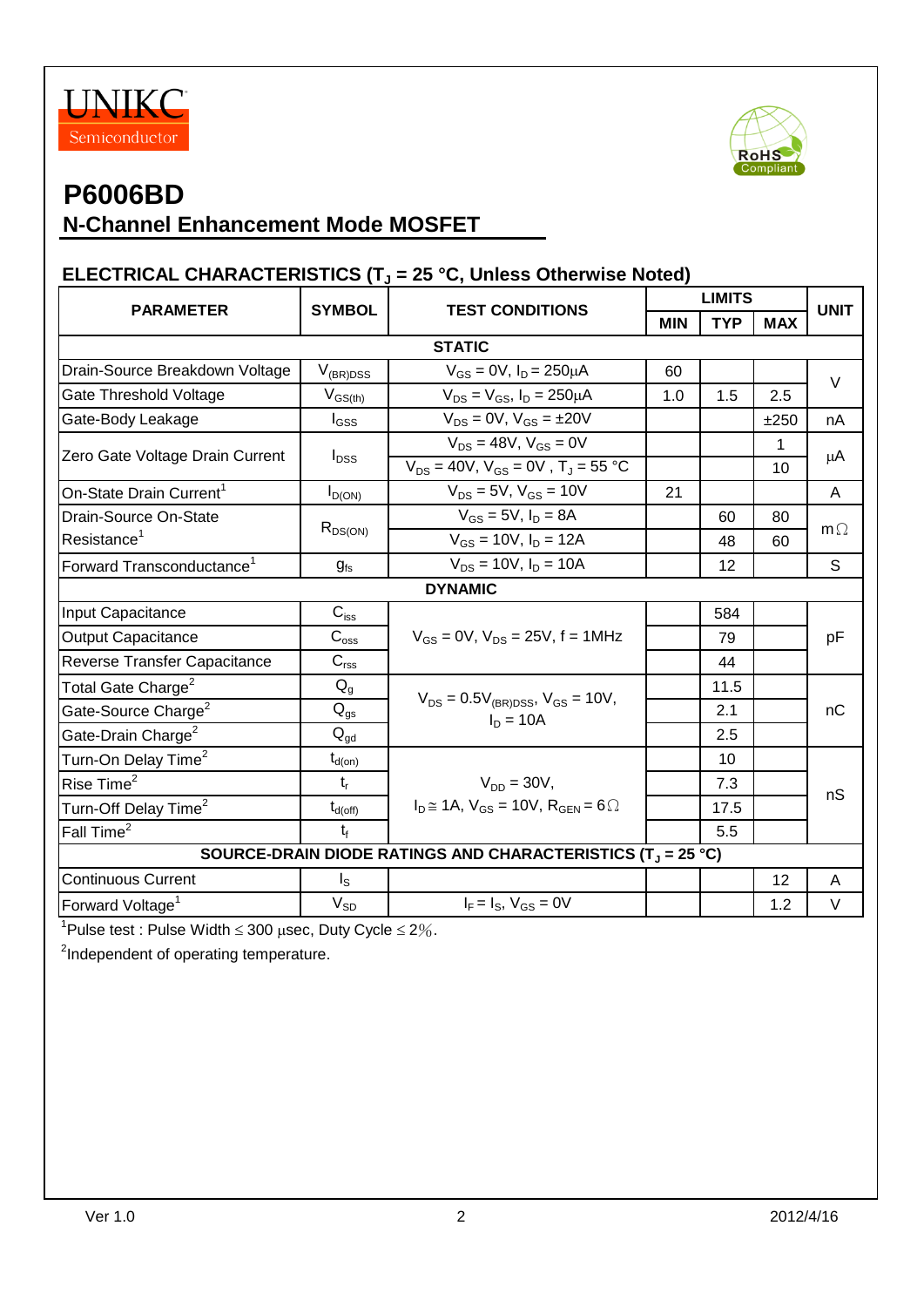



### **P6006BD N-Channel Enhancement Mode MOSFET**

#### **TYPICAL PERFORMANCE CHARACTERISTICS**



0.08  $4.5V$ 

On-Resistance Variation with Drain Current and Gate Voltage

 $0.09$ 



On-Resistance Variation with Temperature





On-Resistance Variation with Gate-to-Source Voltage





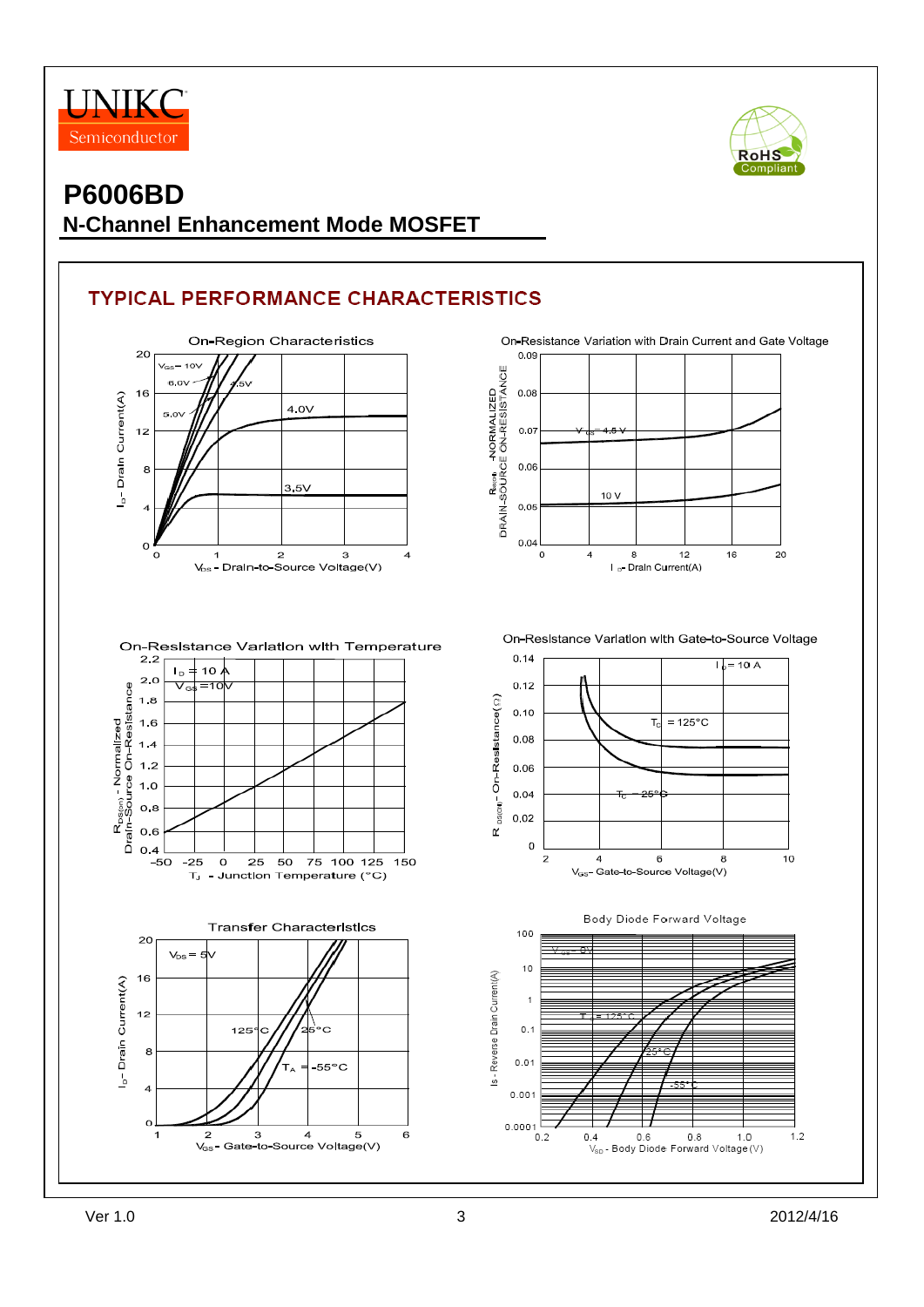



### **P6006BD N-Channel Enhancement Mode MOSFET**